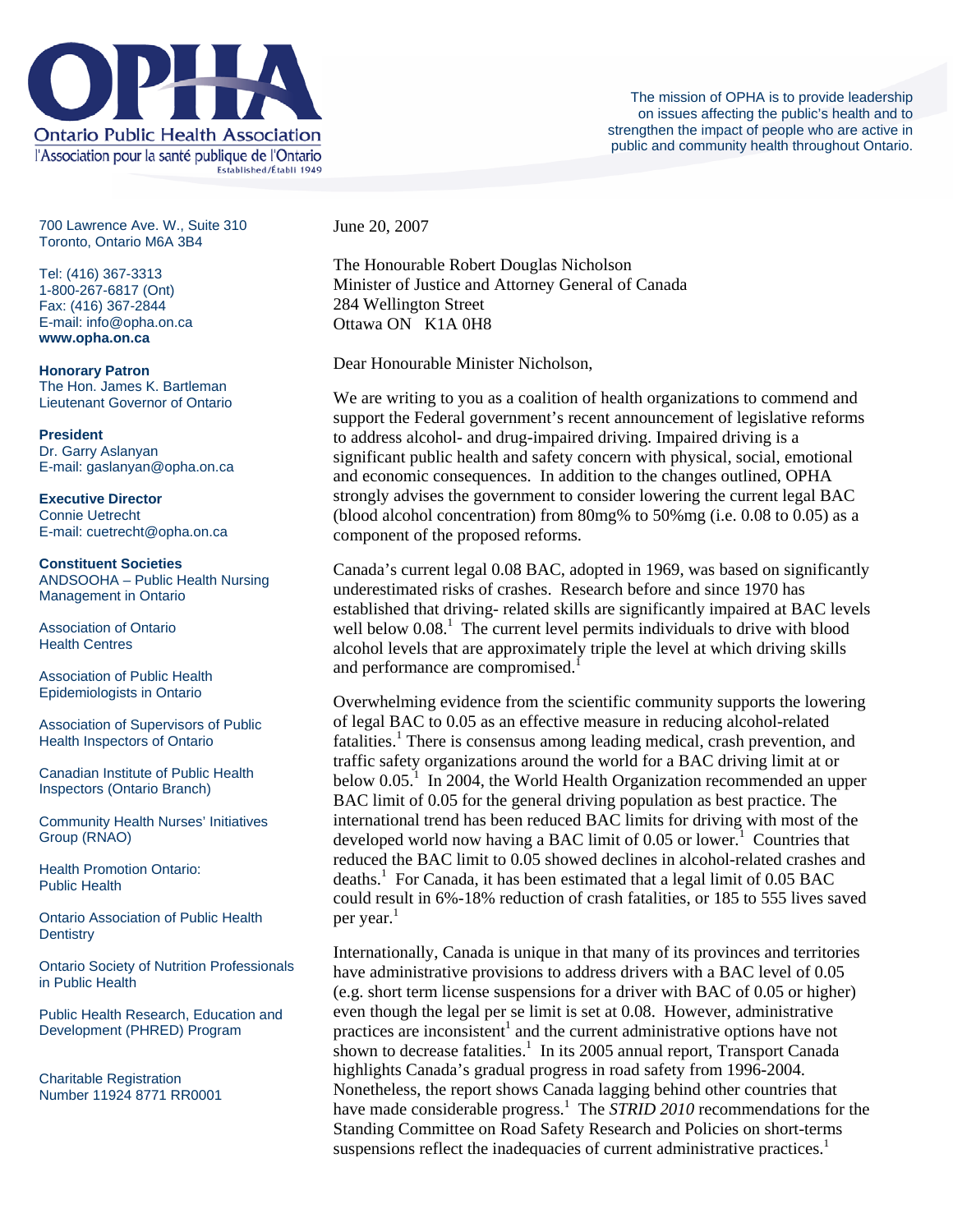National surveys conducted since 1997 show strong public support for a lower legal BAC limit.<sup>i</sup> Research also indicates that a lower BAC limit may change public attitudes about drinking and driving and make drivers more conscious of separating drinking from operating a vehicle.<sup> $\ddot{h}$ </sup> Public perception of the government's tough stance on impaired driving would be reinforced by a lowering of the BAC limit. A 0.05 BAC limit would not interfere with what most Canadians would consider "social drinking".<sup>iii</sup> Countries that have adopted 0.05 BAC as their limit do not report public outcry about the limit being too strict.<sup>iv</sup>

Setting a 0.05 BAC limit is one measure in a comprehensive approach to reducing impaired driving, including other legal, social, behavioural and environmental strategies to deal with the problem.<sup>v</sup> The Best Advice paper from the Centre for Addiction and Mental Health (2002) for reducing the harms related to alcohol-related collisions outlines four key components which include:

- Legislative and enforcement practices which have general deterrence effects (e.g. lowering of legal BACs, use of high-visibility, high-intensity campaigns such as RIDE or Random Breath Testing);
- Efforts to reduce consumption of alcohol by individuals and populations (e.g. mandatory server training programs for licensed establishments and persons selling and/or serving alcohol, public monopoly of alcohol sales, alcohol taxes);
- Rehabilitative and treatment measures; and
- Education and public awareness initiatives to increase knowledge on consequences of impaired driving and social host responsibility.<sup>vi</sup>

As such, lowering the legal BAC limit cannot be done in isolation. In order to achieve maximum benefits, impaired driving countermeasures must work together and be mutually supportive.<sup>vii</sup>

A 0.05 legal BAC will not unduly burden the police and courts, excessively punish the offender and be costly to implement. Other countries and jurisdictions that have lowered their Criminal Code BAC have not reported being overburdened (e.g. countries in Europe, Australia). In practice, a lower BAC limit has been found to have an effect on *all* drivers, not just for those drivers who are "heavy drinkers". It is suggested the law would likely have a significant deterrent effect and thereby reduce the number of potential offenders<sup>viii</sup>. MADD Canada's *Elements of a Workable 0.05% BAC Criminal Code Offence* offers strategies for implementing a legal limit of 0.05 BAC which take into consideration undue burden on the courts, police and the offender.<sup>ix</sup> As for government expenditure and cost associated with operationalizing a lower BAC law, research support exists to indicate the change in the law bringing about more economic benefits than burdens in the long run. $^x$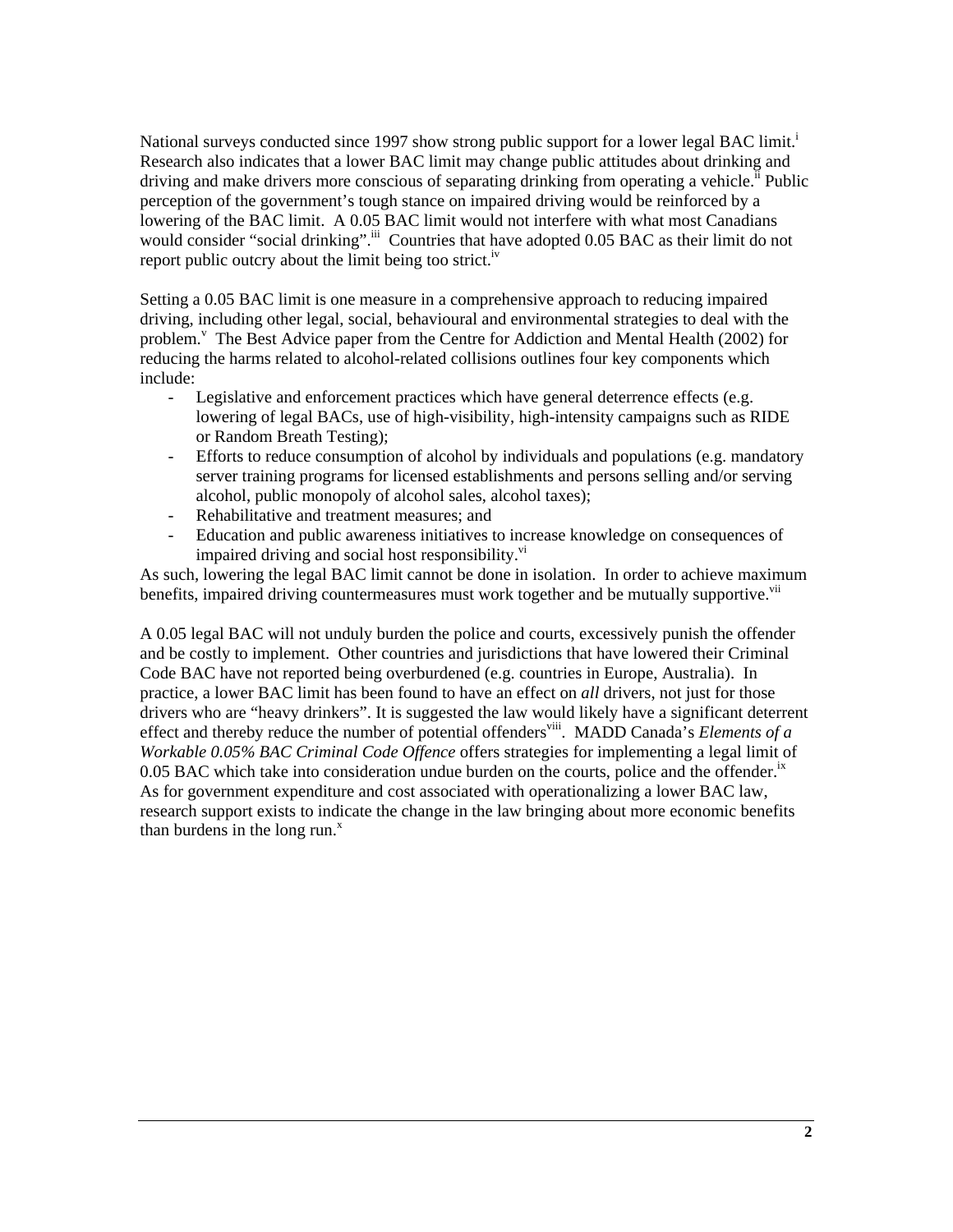With per capita consumption of alcohol increasing in the last decade<sup>xi</sup> responsible alcohol use must be a part of public consciousness and drinking and driving is an area where individuals must exercise responsibility. Loss of life, injury and other problems associated with drinking and driving are preventable. The inclusion of lowering the current legal BAC limit in your government's legislative reforms on impaired driving affords a very important opportunity to reduce the social, physical, emotional and economic burden related to alcohol-impaired driving.

Sincerely,

## **Original Signed by**

Dr. Garry Aslanyan, President, Ontario Public Health Association

Dr. Paul E. Garfinkel, Chief Executive Officer, Centre for Addiction and Mental Health

Norma Medulun, President, Addictions Ontario

Andrew Murie, Chief Executive Officer, Mothers Against Drunk Driving Canada

cc: M.P. Susan Kadis, Thornhill, Ontario M.P. Ron Cannan, Kelowna-Lake Country, British Columbia Honourable Jim Watson, Minister of Health Promotion Honourable George Smitherman, Minister of Health and Long-Term Care Honourable Monte Kwinter, Minister of Community Safety and Correctional Services Honourable Lawrence Cannon, Minister of Transport, Infrastructure and Communities Honourable Donna Cansfield, Minister of Transportation Medical Officers of Health, Ontario Larry O'Connor, Association of Local Public Health Agencies